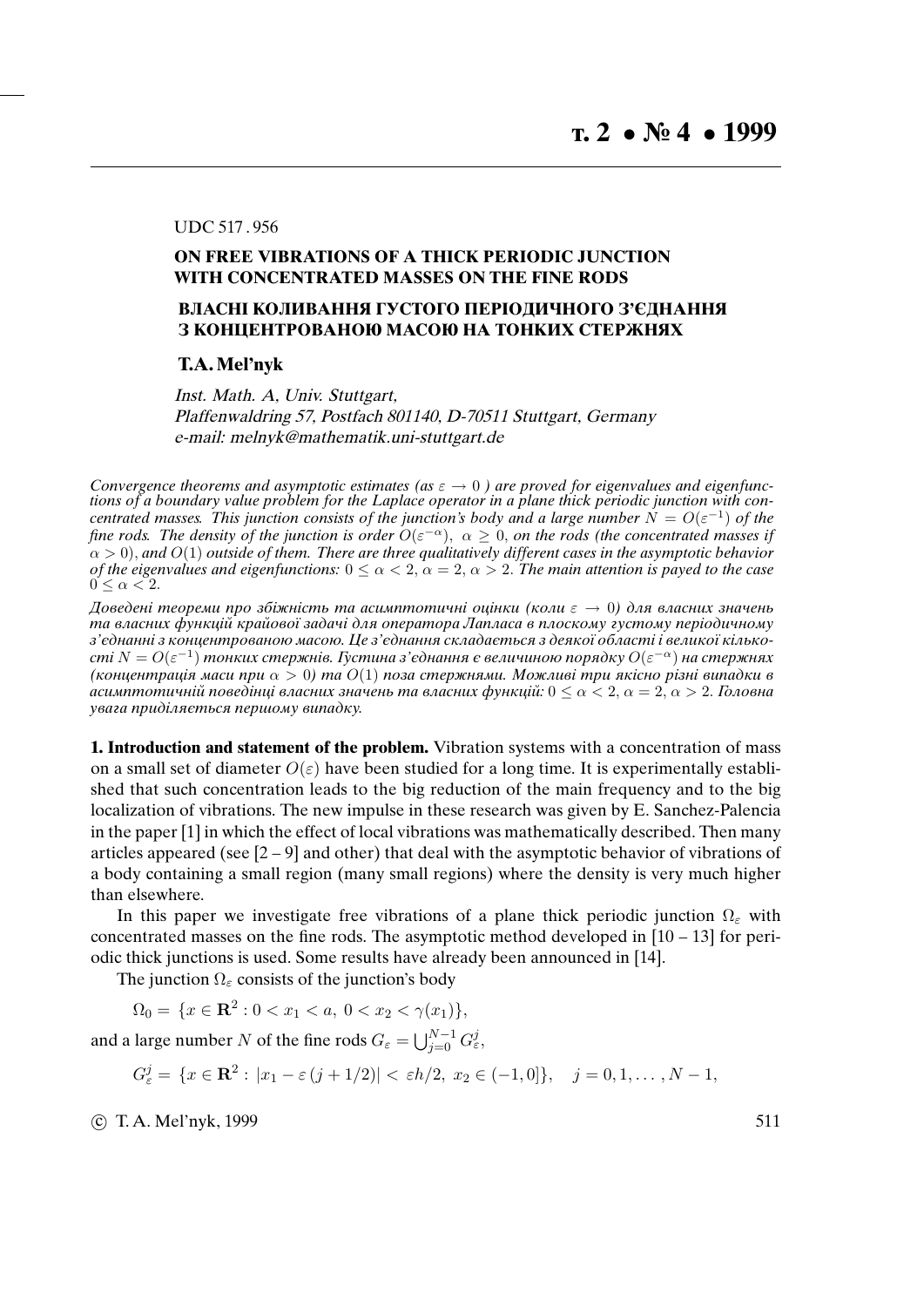i.e.,  $\Omega_{\varepsilon} = \Omega_0 \cup G_{\varepsilon}$ . Here  $\gamma \in C^{\infty}([0,a])$ ,  $0 < \gamma_0 = \min_{x_1 \in [0,a]} \gamma(x_1)$ ; h is a fix number from the interval  $(0, 1)$ ; N is a large positive integer, therefore  $\varepsilon = a/N$  is a small discrete parameter which characterizes the distance between the rods and their thickness.

We consider the spectral boundary value problem

$$
-\Delta_x u(\varepsilon, x) = \lambda(\varepsilon) \rho_1(\varepsilon, x) u(\varepsilon, x), \qquad x \in \Omega_{\varepsilon},
$$
  
\n
$$
\partial_\nu u(\varepsilon, x) = 0, \qquad x \in \partial\Omega_{\varepsilon} \cap \{x : x_2 \ge 0\},
$$
  
\n
$$
u(\varepsilon, x) = 0, \qquad x \in \Gamma_{\varepsilon} = \partial\Omega_{\varepsilon} \cap \{x : x_2 < 0\},
$$
\n(1)

where  $\partial_{\nu} = \partial/\partial \nu$  is the outward normal derivative; and  $\rho_1(\varepsilon, x) = 1$  if  $x \in \Omega_0$ , and  $\rho_1(\varepsilon, x) =$  $=\varepsilon^{-\alpha}$  if  $x \in G_{\varepsilon}$ ;  $\alpha$  is a nonnegative parameter.

For each  $\epsilon > 0$  there is a sequence of eigenvalues of problem (1)

$$
0 < \lambda_1(\varepsilon) < \lambda_2(\varepsilon) \leq \ldots \leq \lambda_n(\varepsilon) \leq \cdots \to +\infty \quad \text{as} \quad n \to \infty,\tag{2}
$$

and a sequence of the corresponding eigenfunctions  $\{u_n(\varepsilon, \cdot): n \in \mathbb{N}\}\)$ , that are orthonormalized by the following way

$$
(u_n, u_m)_{\Omega_0} + \varepsilon^{-\alpha} (u_n, u_m)_{G_{\varepsilon}} = \delta_{n,m}, \quad \{n, m\} \in \mathbf{N},
$$
\n(3)

where  $(\cdot, \cdot)$ <sub>T</sub> is the scalar product in  $L_2(\Upsilon)$ , and  $\delta_{n,m}$  is the Kronecker delta.

Our aim is to describe the asymptotic behavior of eigenvalues  $\{\lambda_n(\varepsilon) : n \in \mathbb{N}\}\$  and eigenfunctions  $\{u_n(\varepsilon, \cdot) : n \in \mathbb{N}\}\$ as  $\varepsilon \to 0$  ( $N \to +\infty$ ). If  $\alpha > 0$ , then the passage to the limit is accompanied by the concentrated masses on the joined thin domains  $G_{\varepsilon}^0, \ldots, G_{\varepsilon}^{N-1}$ .

As we see in section 2, there are three qualitatively different cases in the asymptotic behavior of the eigenvalues and eigenfunctions:  $0 \le \alpha < 2$ ,  $\alpha = 2$ ,  $\alpha > 2$ . Here, we consider the case  $0 \le \alpha < 2$ . Some remarks for the other cases are given in Remark 2 and in the conclusion.

**2. Auxiliary inequalities. The case**  $0 \le \alpha \le 2$ **.** Consider the space  $H^1(\Omega_\varepsilon, \Gamma_\varepsilon)$  formed by functions of the Sobolev space  $H^1(\Omega_\varepsilon)$  whose traces vanish on  $\Gamma_\varepsilon$ . In this subspace we introduce along with the norm  $||u||_1 = ($   $\int$  $Ω_ε$  $(|\nabla u|^2 + \rho_1 u^2) dx$ <sup>1/2</sup> a new norm  $\|\cdot\|_{\varepsilon}$  that is generated by the

scalar product

$$
\langle u, v \rangle_{\varepsilon} = \int\limits_{\Omega_{\varepsilon}} \nabla u \cdot \nabla v \, dx.
$$

Denote the space  $H^1(\Omega_\varepsilon, \Gamma_\varepsilon)$  with this scalar product by  $H_\varepsilon$ .

**Lemma 1.** For  $\varepsilon$  small enough, the norms  $\|\cdot\|_1$  and  $\|\cdot\|_{\varepsilon}$  are equivalent, i.e., there exist positive constants  $c_1, \varepsilon_0$ , such that for all  $\varepsilon \in (0, \varepsilon_0)$  the following inequalities hold :

$$
||u||_{\varepsilon} \le ||u||_1 \le c_1 ||u||_{\varepsilon}, \qquad u \in H_{\varepsilon}.
$$
\n
$$
(4)
$$

*Proof.* In (4), it is not obvious that the second inequality holds. Suppose the contrary. Then there exist sequences  $\{\varepsilon_m : m \in \mathbb{N}\}, \{v_m : m \in \mathbb{N}\}\in H_{\varepsilon_m}$ , such that  $\lim_{m\to 0} \varepsilon_m = 0$ ,

$$
||v_m||_1 = 1, \t\t(5)
$$

$$
||v_m||_{\varepsilon_m} = \int\limits_{\Omega_{\varepsilon_m}} |\nabla v_m|^2 \, dx < m^{-1}.\tag{6}
$$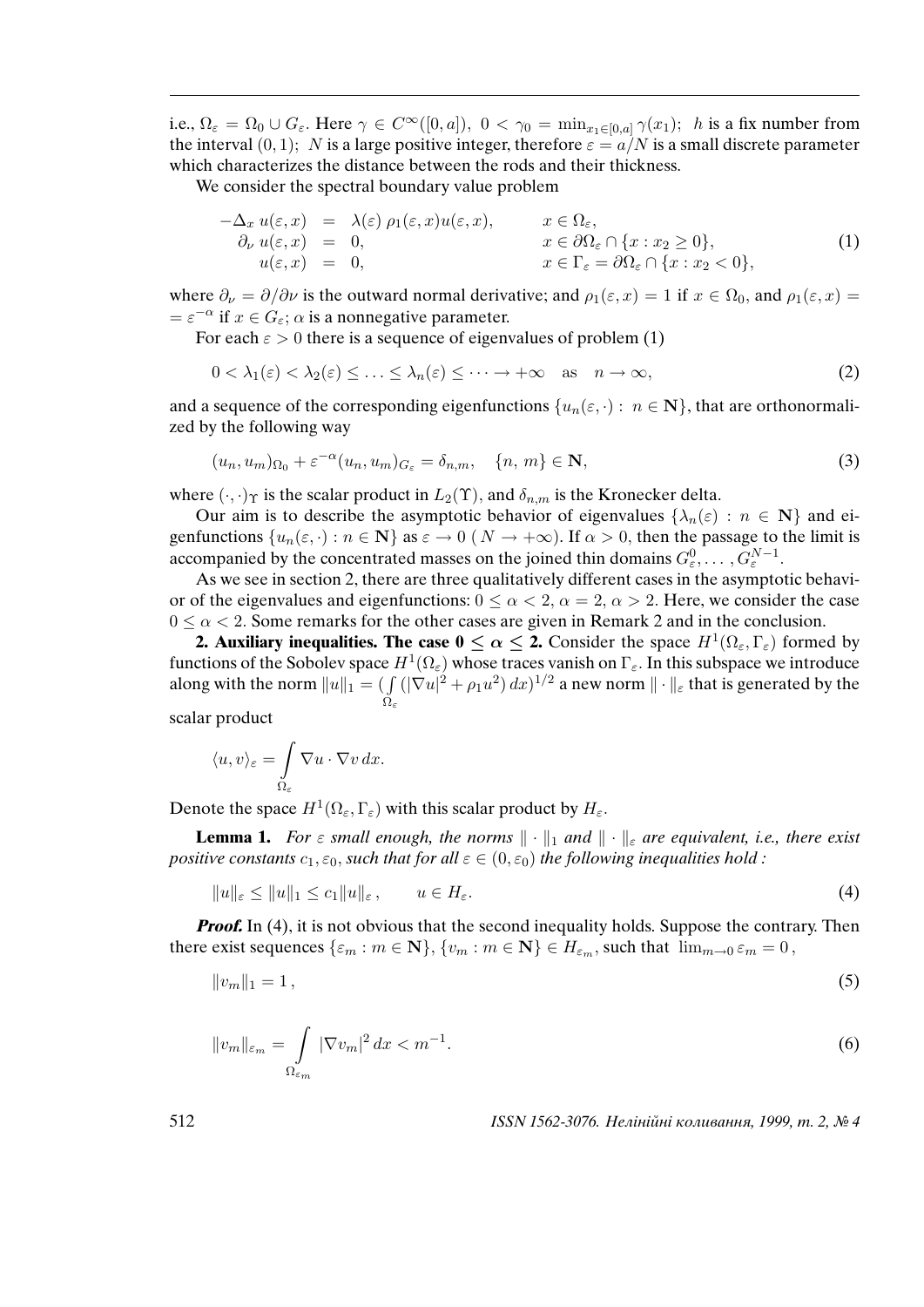Since the sequence  $\{v_m\}$  is bounded in  $H^1(\Omega_0)$ , we may assume without loss of generality, that it is a Cauchy sequence in  $L_2(\Omega_0)$ . From inequality (6) it follows that the sequence  $\{v_m\}$  is a Cauchy sequence also in  $H^1(\Omega_0)$ :

$$
||v_m - v_n; H^1(\Omega_0)||^2 \le ||v_m - v_n; L_2(\Omega_0)||^2 + m^{-1} + n^{-1}.
$$

Hence,  $\{v_m\}$  converges in this space to some element  $v_0 \in H^1(\Omega_0)$ .

By virtue of the Friedrich inequality we have

$$
\varepsilon^{-\alpha} \int\limits_{G_{\varepsilon_m}} v_m^2 \, dx \le \varepsilon^{-\alpha+2} \int\limits_{\Omega_{\varepsilon_m}} (\partial_1 v_m)^2 \, dx \,, \tag{7}
$$

where  $\partial_i = \partial/\partial x_i$ ,  $i = 1, 2$ . Granting this estimate, we obtain from (5) and (6) that

$$
1 = \|v_m\|_1 \longrightarrow \int_{\Omega_0} v_0^2 dx \quad \text{as} \quad m \to \infty \, ; \qquad \int_{\Omega_0} |\nabla v_0|^2 dx = 0 \, .
$$

This means that  $v_0 = \text{const} = |\Omega_0|^{-1/2}$  in  $\Omega_0$  , where  $|\Upsilon|$  is the measure of a domain  $\Upsilon$  in  $\mathbb{R}^2$ .

On the one hand, from the trace theorem for functions in Sobolev spaces and the Corollary 1.7 [5], it follows that

$$
\int\limits_{Q_{\varepsilon_m}} v_m^2 dx \longrightarrow h |\Omega_0| a \quad \text{as} \quad m \to \infty,
$$

where  $Q_{\varepsilon} = G_{\varepsilon} \cap \{x_2 = 0\}$ . On the other hand, we have

$$
\int\limits_{Q_{\varepsilon_m}} v_m^2\,dx \leq \int\limits_{G_{\varepsilon_m}} (\partial_2 v_m)^2\,dx < m^{-1} \to 0 \quad \text{as} \quad m \to \infty\,.
$$

The lemma is proved.

**Remark 1.** It should be noted that here and further all constants  $\{c_i\}$  in asymptotic inequalities are independent of the parameter  $\varepsilon$ .

**Definition 1.** A number  $\lambda(\varepsilon)$  is called an eigenvalue of problem (1) if there exists a function  $u(\varepsilon, \cdot) \in H_{\varepsilon} \setminus \{0\}$  such that for all functions  $v \in H_{\varepsilon}$  the following integral identity holds:

$$
\langle u(\varepsilon,\cdot),v\rangle_{\varepsilon} = \lambda(\varepsilon) \left(\rho_1(\varepsilon,\cdot)u(\varepsilon,\cdot),v\right)_{\Omega_{\varepsilon}}.
$$
\n(8)

In this case the function  $u(\varepsilon, \cdot)$  is called an eigenfunction that corresponds to the eigenvalue  $\lambda(\varepsilon)$ .

Define an operator  $A_{\varepsilon}^{(1)} : H_{\varepsilon} \longmapsto H_{\varepsilon}$  by

$$
\langle A_{\varepsilon}^{(1)} u, v \rangle_{\varepsilon} = \int_{\Omega_{\varepsilon}} \rho_1 u v \, dx \,, \qquad u, v \in H_{\varepsilon} \,.
$$

It is easy to verify that this operator is self-adjoint, positive, compact, and

$$
||A_{\varepsilon}^{(1)}u_{\varepsilon}||_{\varepsilon} \leq c_1 ||u||_{\varepsilon}, \qquad u \in H_{\varepsilon}.
$$
\n
$$
(10)
$$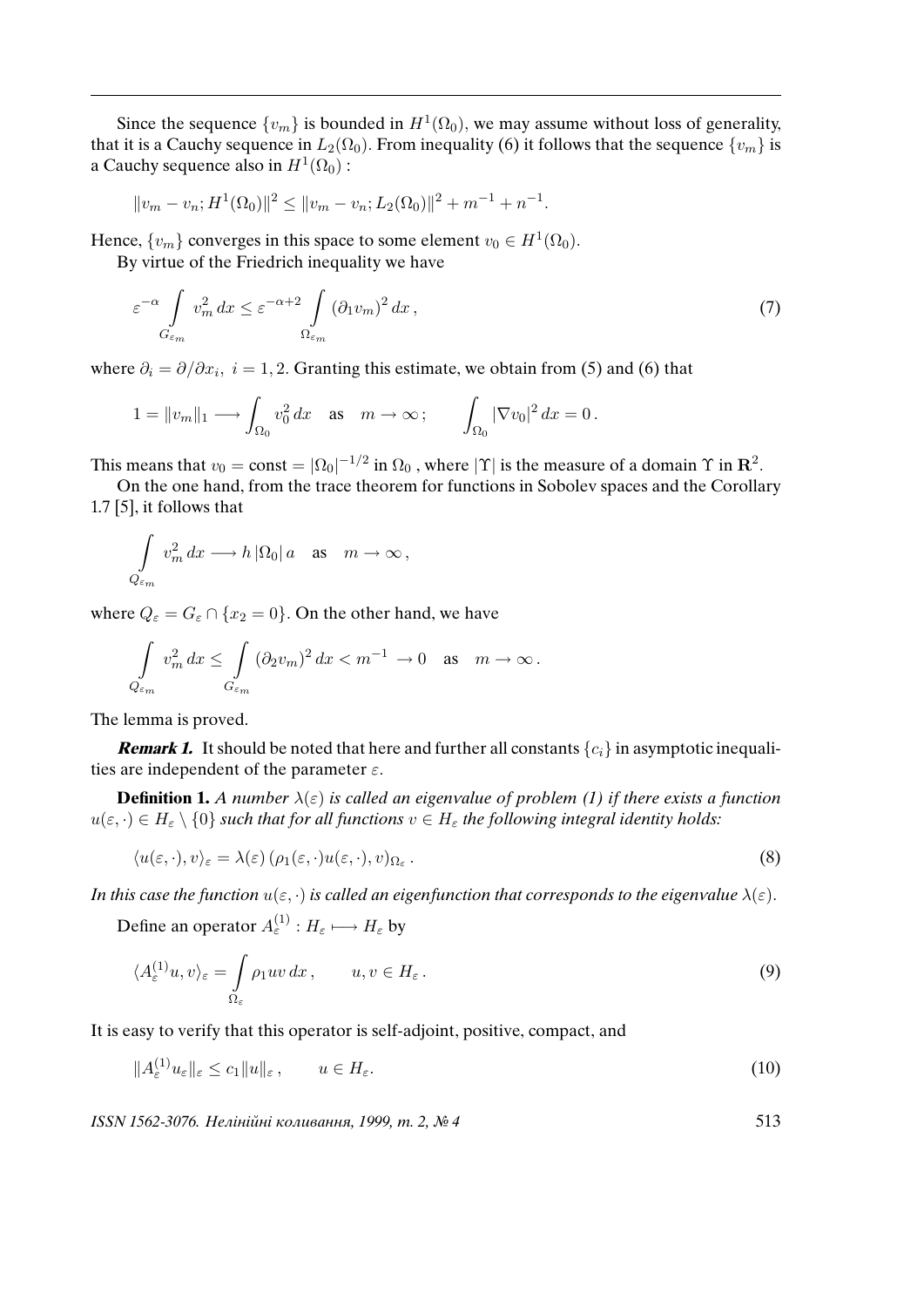Now we can rewrite the integral identity (8) as the spectral problem for the operator  $A_{\varepsilon}^{(1)}$ :  $A_{\varepsilon}^{(1)}u(\varepsilon,\cdot)=\lambda^{-1}(\varepsilon)u(\varepsilon,\cdot).$ 

Thus, the eigenvalues of problem (1) form the sequence (2), with the classical convention of repeated eigenvalues. Let us prove some inequalities for these eigenvalues. Let  $\mathcal{L}_0(\tilde{v}_1, \ldots, \tilde{v}_n)$ be the *n*-dimensional subspace of  $H_{\varepsilon}$  that is spanned on *n* linearly independent functions

$$
\widetilde{v}_k = \begin{cases} v_k^+, & x \in \Omega_0; \\ 0, & x \in G_\varepsilon, \end{cases} \quad k = 1, \dots, n, \tag{11}
$$

where  $v_1^+$ ,...,  $v_n^+$  are orthonormal in  $L_2(\Omega_0)$  eigenfunctions of the problem

$$
-\Delta_x v_k^+(x) = \mu_k v_k^+(x), \qquad x \in \Omega_0,
$$
  
\n
$$
\partial_\nu v_k^+(x) = 0, \qquad x \in \partial\Omega_0 \cap \{x : x_2 > 0\},
$$
  
\n
$$
v_k^+(x) = 0, \qquad x \in \partial\Omega_0 \cap \{x : x_2 = 0\}.
$$
\n(12)

By virtue of the minimax principle for eigenvalues, we have

$$
\lambda_n(\varepsilon) = \min_{E \in \mathbf{E_n}} \max_{0 \neq v \in E} \frac{\int_{\Omega_{\varepsilon}} |\nabla v|^2 dx}{\int_{\Omega_{\varepsilon}} \rho_1 v^2 dx} \leq \max_{0 \neq v \in \mathcal{L}_0} \frac{\int_{\Omega} |\nabla v|^2 dx}{\int_{\Omega_0} v^2 dx} = \mu_n.
$$
\n(13)

Here  $\mathbf{E}_n$  is a set of all subspaces of  $H_\varepsilon$  with the dimension n.

Taking into account conditions (3) and the second inequality (4), we obtain from the integral identity (8) the lower estimates for the eigenvalues

$$
\lambda_n(\varepsilon) = \|u_n(\varepsilon, \cdot)\|_{\varepsilon}^2 \ge c_0 \|u_n(\varepsilon, \cdot)\|_1^2 \ge c_0 \int_{\Omega_{\varepsilon}} \rho_1(\varepsilon, x) u_n^2(\varepsilon, x) dx = c_0 > 0,
$$
\n(14)

where  $c_0$  depend neither on  $\varepsilon$  nor on n.

Using inequality (13) and conditions (3), we deduce from (8) the following estimates for the eigenfunctions

$$
\int_{\Omega_{\varepsilon}} |\nabla u_n(\varepsilon, x)|^2 dx \le c(n). \tag{15}
$$

**The case**  $\alpha > 2$ . Let us consider the following *n*-dimensional subspace  $\mathcal{L}_{\varepsilon}(\phi_1, \dots, \phi_n)$  of  $H_{\varepsilon}$  that is spanned on the linearly independent functions

$$
\phi_k = \begin{cases} 0, & x \in \Omega_0; \\ \sin \frac{\pi (2x_1 - \varepsilon (1 + 2j - h))}{2\varepsilon h} \sin \pi k x_2, & x \in G_\varepsilon^j, \end{cases} k = 1, \dots, n.
$$

Then we get

$$
\lambda_n(\varepsilon) = \min_{E \in \mathbf{E_n}} \max_{0 \neq v \in E} \frac{\int_{\varepsilon} |\nabla v|^2 dx}{\int_{\Omega_{\varepsilon}} \rho_1 v^2 dx} \leq \max_{0 \neq v \in \mathcal{L}_{\varepsilon}} \frac{\int_{G_{\varepsilon}} |\nabla v|^2 dx}{\varepsilon^{-\alpha} \int_{G_{\varepsilon}} v^2 dx} \leq c(n) \varepsilon^{\alpha - 2}.
$$
 (16)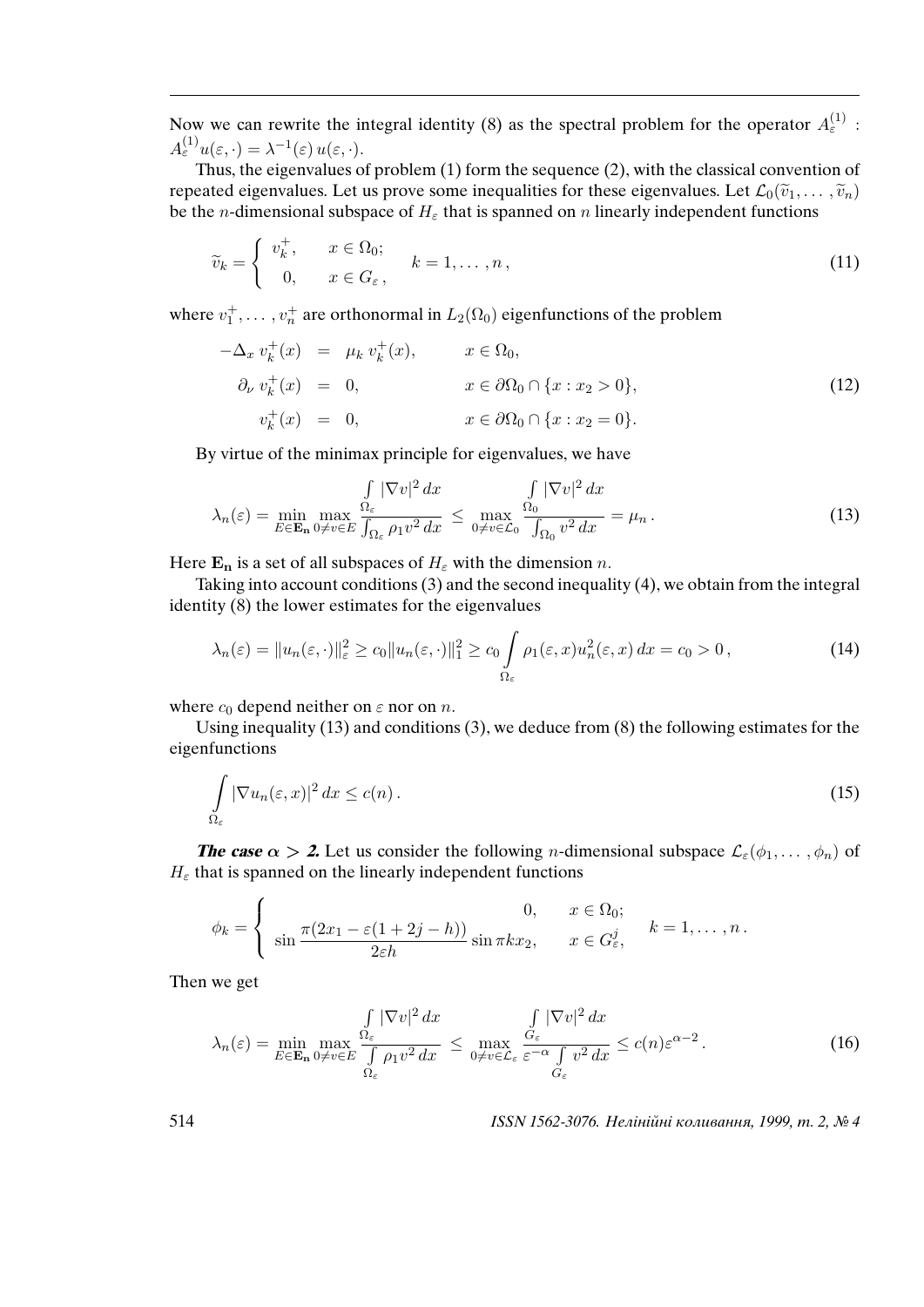Taking into account inequality (16), we make the following change of spectral parameter

$$
\lambda(\varepsilon) = \varepsilon^{\alpha - 2} \widetilde{\lambda}(\varepsilon) \tag{17}
$$

in problem (1). As a result, we have the problem

$$
-\Delta_x u(\varepsilon, x) = \tilde{\lambda}(\varepsilon) \rho_2(\varepsilon, x) u(\varepsilon, x), \qquad x \in \Omega_{\varepsilon},
$$
  
\n
$$
\partial_\nu u(\varepsilon, x) = 0, \qquad x \in \partial\Omega_{\varepsilon} \cap \{x : x_2 \ge 0\},
$$
  
\n
$$
u(\varepsilon, x) = 0, \qquad x \in \Gamma_{\varepsilon},
$$
\n(18)

where  $\rho_2(\varepsilon, x) = \varepsilon^{\alpha - 2}$  if  $x \in \Omega_0$ , and  $\rho_2(\varepsilon, x) = \varepsilon^{-2}$  if  $x \in G_{\varepsilon}$ .

By analogy with Lemma 1 we prove the following lemmas.

**Lemma 2.** For  $\varepsilon$  small enough, the norms  $||u||_2 = ($   $\int$  $Ω_ε$  $(|\nabla u|^2 + \rho_2 u^2) dx$ <sup>1/2</sup> and  $\|\cdot\|_{\varepsilon}$  are

equivalent.

**Lemma 3.** For  $\varepsilon$  small enough, the following inequality holds  $(u, u)_{\Omega_0} \leq ||u||_{\varepsilon}, \quad u \in H_{\varepsilon}$ .

Changing  $\rho_2(\varepsilon, \cdot)$  instead of  $\rho_1(\varepsilon, \cdot)$ , we can repeat definition 1 for problem (18), define an operator  $A_{\varepsilon}^{(2)} : H_{\varepsilon} \longmapsto H_{\varepsilon}$  by formula (9) and obtain for one estimate (10). By repeating the previous argument and using Lemma 2, we deduce the following estimates

$$
0 < c_0 \le \widetilde{\lambda}_n(\varepsilon) \le c(n), \qquad \|u_n\|_{\varepsilon}^2 \le c(n) \tag{19}
$$

for eigenvalues  $\{0 \le \tilde{\lambda}_1(\varepsilon) \le \ldots \le \tilde{\lambda}_n(\varepsilon) \le \ldots \}$  of problem (18) and corresponding eigenfunctions, but in this case these eigenfunctions are orthonormalized by the following way

$$
\varepsilon^{\alpha-2}(u_n, u_m)_{\Omega_0} + \varepsilon^{-2}(u_n, u_m)_{G_{\varepsilon}} = \delta_{n,m}, \quad \{n, m\} \in \mathbf{N}.
$$
 (20)

**Remark 2.** According to Lemma 3 and estimates (19) for the eigenfunctions, the first term in (20) tends 0 as  $\varepsilon \to 0$ . Taking into account (7), (15), we can state the same for the second term in (3), if  $0 \le \alpha \le 2$ . Thus, there are three qualitatively different cases in the asymptotic behavior of the eigenvalues and the eigenfunctions:  $0 \le \alpha < 2$ ,  $\alpha = 2$ ,  $\alpha > 2$ . As we see below, in the first case the energy of the free vibrations is concentrated in the junction's body. It should be noted that in the other cases the energy is concentrated both in the junction's body and in the fine rods.

**3. Junction-layer problems.** Let us introduce the "rapid" coordinates  $\eta = \varepsilon^{-1}x$  in problem (1). Passing to  $\varepsilon = 0$ , we see that the plane cylinder  $G_{\varepsilon}^0$  is transformed into the semi-infinite strip  $\Pi^- = I_h \times (-\infty, 0]$ , where  $I_h = \left(\frac{1-h}{2}\right)$  $\frac{-h}{2}, \frac{1+h}{2}$ 2 ); and the set  $\Omega_0$  is transformed into the first octant  $\{\eta\,:\,\eta_i>0\,,i=1,2\}.$  Taking into account the periodicity of the cylinders  $\{G_\varepsilon^j:\,j=1\}$  $= 0, \ldots, N-1$ , we can regard that the union  $\Pi$  of the semi-strips  $\Pi^-$  and  $\Pi^+ = (0, 1) \times (0, +\infty)$ is the base domain in which the junction-layer problems have to be considered. Obviously, solutions of these junction-layer problems must be 1-periodic in  $\eta_1$ , i. e.,

$$
\partial_{\eta_1}^k Z(\eta)|_{\eta_1=0} = \partial_{\eta_1}^k Z(\eta)|_{\eta_1=1}, \qquad \eta \in \partial \Pi^+, \eta_2 > 0, \ k = 0, 1. \tag{21}
$$

Let us investigate some properties of solutions to the following junction-layer problem

$$
-\Delta_{\eta\eta} Z(\eta) = F(\eta), \qquad \eta \in \Pi,
$$
  
\n
$$
Z(\eta) = 0, \qquad \eta \in \partial \Pi^{-} \setminus I_h,
$$
  
\n
$$
\partial_{\eta_2} Z(\eta_1, 0) = 0, \qquad (\eta_1, 0) \in \partial \Pi^{+} \setminus I_h,
$$
  
\n
$$
\partial_{\eta_1}^k Z(\eta)|_{\eta_1 = 0} = \partial_{\eta_1}^k Z(\eta)|_{\eta_1 = 1}, \qquad \eta \in \partial \Pi^{+}, \eta_2 > 0, k = 0, 1.
$$
\n(22)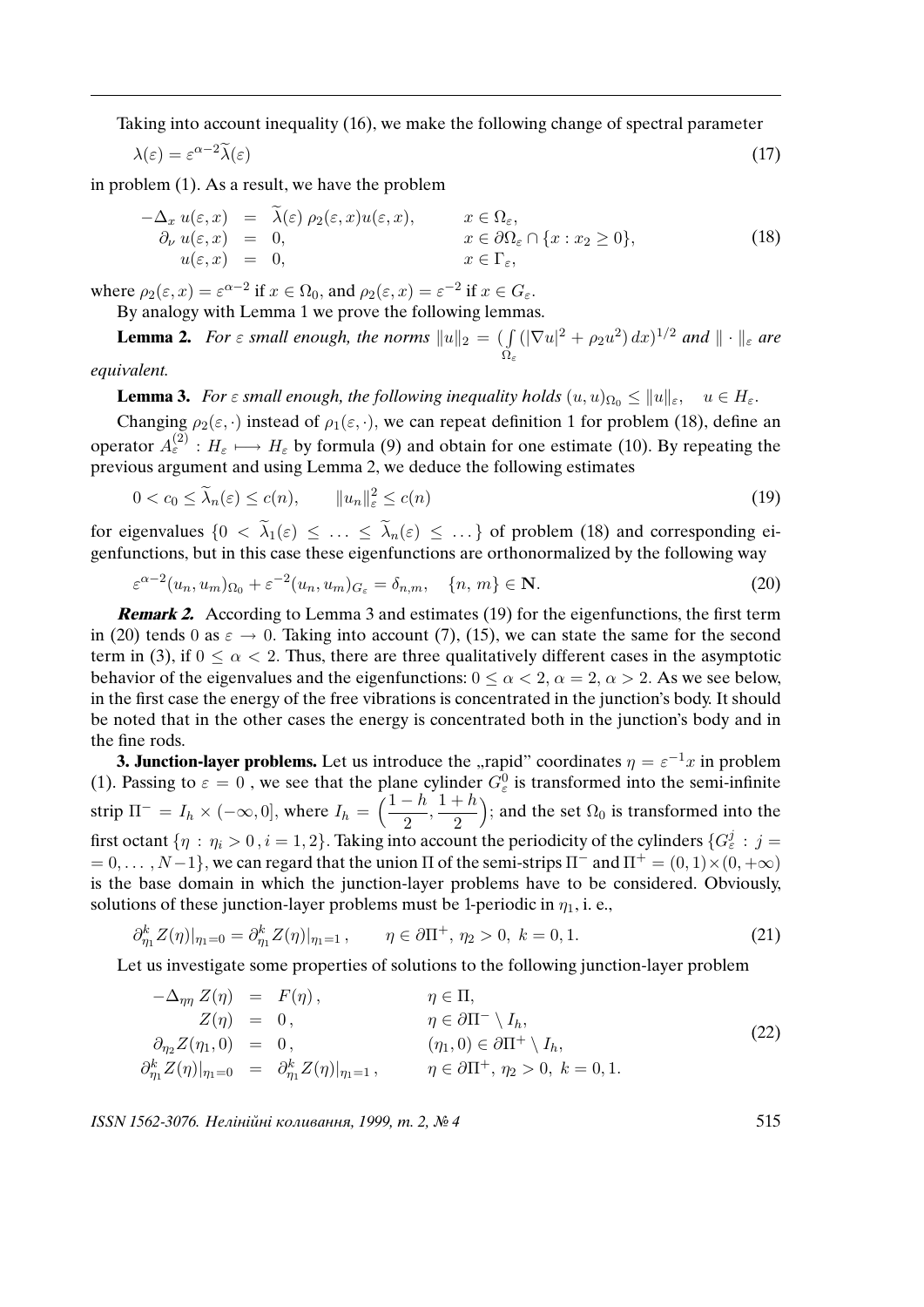At first we study the solvability of this problem. In this connection we use the scheme given in [12]. Let  $\widehat{C}_0^{\infty}(\overline{\Pi})$  be a space of infinitely differentiable functions in  $\overline{\Pi}$  that satisfy the periodical condition (21), the Dirichlet condition on  $\partial \Pi^- \setminus I_h$ , and are finite in  $\eta_2$ , i. e.,  $\forall v \in$  $\overline{\hat{C}} \subset \widehat{C}_0^{\infty}(\overline{\Pi})$   $\exists R > 0 \quad \forall \eta \in \overline{\Pi}$   $|\eta_2| \ge R$  :  $v(\eta) = 0$ . Let H be the completion of the space  $\widehat{C}_0^{\infty}(\overline{\Pi})$  by norm  $||u||_{\mathcal{H}} = (||\nabla_{\eta}u||^2_{L_2(\Pi)} + ||\rho_0u||^2_{L_2(\Pi)})^{1/2}$ , where  $\rho_0(\eta_2) = (1 + \eta_2)^{-1}$  if  $\eta_2 \ge 0$ , and  $\rho_0(\eta_2) = 1$  if  $\eta_2 < 0$ .

We will call a function Z a generalized solution of problem (22) if for all functions  $v \in \mathcal{H}$ the following integral identity holds

$$
\int_{\Pi} \nabla_{\eta} Z \cdot \nabla_{\eta} v \, d\eta = \int_{\Pi} F v \, d\eta \,. \tag{23}
$$

**Lemma 4.** Let  $\rho_0^{-1}F \in L_2(\Pi)$ . Then there exists a unique solution  $Z \in \mathcal{H}$  of problem (22). *Proof.* We rewrite identity (23) in the form

$$
\langle Z, v \rangle - \int_{\Pi_{0,2}} Zv \, d\eta = \int_{\Pi} Fv \, d\eta \,, \tag{24}
$$

where  $\Pi_{\alpha,\beta} = \{\eta \in \Pi : \alpha < \eta_2 < \beta\}$ , and

$$
\langle u, v \rangle = \int_{\Pi} \nabla_{\eta} u \cdot \nabla_{\eta} v \, d\eta + \int_{\Pi_{0,2}} uv \, d\eta. \tag{25}
$$

We show that the new scalar product (25) generates an equivalent norm in  $H$ . It is obvious that  $\langle u, u \rangle \leq c ||u||^2_{\mathcal{H}}, \quad u \in \mathcal{H}$ . The inverse inequality with another constant follows from Friedrich's inequality; from Hardy's inequality

$$
\int_{0}^{+\infty} (1 + \eta_2)^{-2} \phi^2(\eta_2) d\eta_2 \le 4 \int_{0}^{+\infty} |\partial_{\eta_2} \phi|^2 d\eta_2 \quad \forall \phi \in C^1([0, +\infty)), \quad \phi(0) = 0;
$$

and the following inequality

$$
\int_{\Pi} \rho_0^2(\eta_2) u^2(\eta) d\eta \le \int_{\Pi^-} u^2 d\eta + \int_{\Pi_{0,2}} \rho_0^2 u^2 d\eta + \int_{\Pi} \rho_0^2 ((1 - \chi(\eta_2))u)^2 d\eta \le
$$

$$
\leq c_1 \left( \int\limits_{\Pi^-} (\partial_{\eta_1} u)^2 d\eta + \int\limits_{\Pi_{0,2}} \rho_0^2 u^2 d\eta + \int\limits_{\Pi^+} (\partial_{\eta_2} u)^2 d\eta \right) \leq c_2 \langle u, u \rangle. \tag{26}
$$

Here  $\chi \in C^{\infty}(\mathbf{R})$ ,  $0 \leq \chi \leq 1$ , and

$$
\chi(\eta_2) = \begin{cases} 1, & |\eta_2| \le 1; \\ 0, & |\eta_2| \ge 2. \end{cases}
$$
 (27)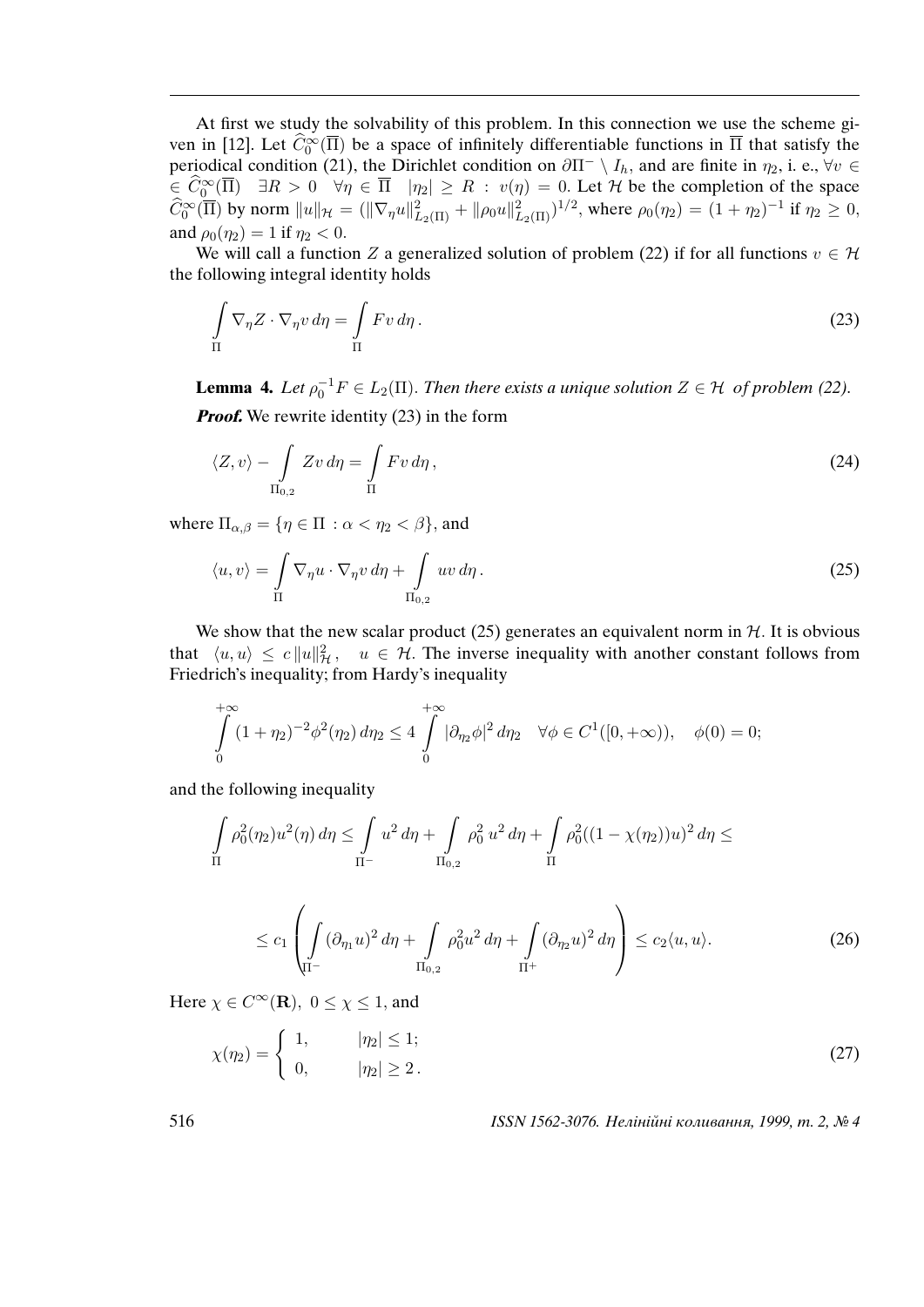Due to the conditions of Lemma 4 and to inequality (26), the right-hand side of identity (23) defines a linear continuous functional in H. As the embedding  $H \subset L_2(\Pi_{0,2})$  is compact, there exists a self-adjoint positive compact operator  $A : \mathcal{H} \mapsto \mathcal{H}$  such that

$$
\langle \mathcal{A}u, v \rangle = \int_{\Pi_{0,2}} uv \, d\eta \, , \quad \{u, v\} \in \mathcal{H} \, .
$$

Thus, we can rewrite identity (24) as the operator equation  $Z - \mathcal{A}Z = f$ , and apply to it the Fredholm's theorems. It is obvious that every solution of the homogeneous problem (22) in the space  $H$  is trivial. Therefore, the lemma is proved.

**Remark 3.** Let  $\exp(\delta_0|\eta_2|)F \in L_2(\Pi)$ ,  $\delta_0 > 0$ . Taking into account the properties of solutions to elliptic problems in semi-cylinders, it is easily seen that the solution  $Z$  to problem (22) has the following asymptotics

$$
Z(\eta) = \begin{cases} C + O(\exp(-\delta_1 \eta_2)), & \eta_2 \to +\infty; \\ O(\exp(\delta_1 \eta_2)), & \eta_2 \to -\infty, \end{cases}
$$
 (28)

where  $\delta_1$  is some positive number.

**Remark 4.** If the function F from Lemma 4 is even or odd in  $\eta_1$  with respect to  $1/2$ , then the solution Z has the same symmetry. In fact, let for example F be even in  $\eta_1$  with respect to 1/2, i. e.,  $F(\eta_1, \eta_2) = F(1 - \eta_1, \eta_2)$ . Then, due to the symmetry of the domain  $\Pi$  and with the substitution  $\eta_1 = 1 - \eta_1$  $\frac{1}{1}$  in problem (22), we obtain that the difference  $Z(\eta_1, \eta_2) - Z(1 - \eta_1, \eta_2)$ is a solution of the homogeneous problem (22). By virtue of the uniqueness of such solution in the space  $H$ , it follows that this difference vanishes.

**Corollary 1.** The homogeneous problem (22) has a solution  $\Xi_0 \notin \mathcal{H}$  with the asymptotics

$$
\Xi_0(\eta) = \begin{cases}\nC_0 + \eta_2 + O(\exp(-\delta_2 \eta_2)), & \eta_2 \to +\infty, \\
O(\exp(\delta_2 \eta_2)), & \eta_2 \to -\infty,\n\end{cases}
$$
\n(29)

and this solution is even in  $\eta_1$  with respect to  $1/2$ .

*Proof.* The solution  $\Xi_0$  is sought in the form of a sum

$$
\Xi_0(\eta) = \chi_+(\eta_2)\eta_2 + Z_0(\eta),
$$

where  $Z_0 \in \mathcal{H}$ , and  $Z_0$  is the solution to the problem (22) with the right-hand sides  $F(\eta) =$  $= 2\chi'_+(\eta_2) + \chi''_+(\eta_2)\eta_2 =: F_0(\eta_2); \chi_+$  is a smooth cut-off function that equals 1 if  $\eta_2 \geq 2$ , and vanishes if  $\eta_2 \leq 1$ .

By virtue of Remarks 3 and 4, this solution  $Z_0$  is even in  $\eta_1$  with respect to 1/2, and has the asymptotics

$$
Z_0(\eta) = \begin{cases} C_0 + O(\exp(-\delta_2 \eta_2)), & \eta_2 \to +\infty; \\ O(\exp(\delta_2 \eta_2)), & \eta_2 \to -\infty. \end{cases}
$$
 (30)

In order to find the constant  $C_0$  in (29) and (30), it is necessary to substitute the function  $\Xi_0$  and  $Z_0$  into Green's formula in  $\Pi_{-R,R}$ , and to pass to the limit as  $R \to \infty$ . As a result, we obtain

$$
C_0 = \int_{\Pi} \Xi_0(\eta) F_0(\eta_2) d\eta .
$$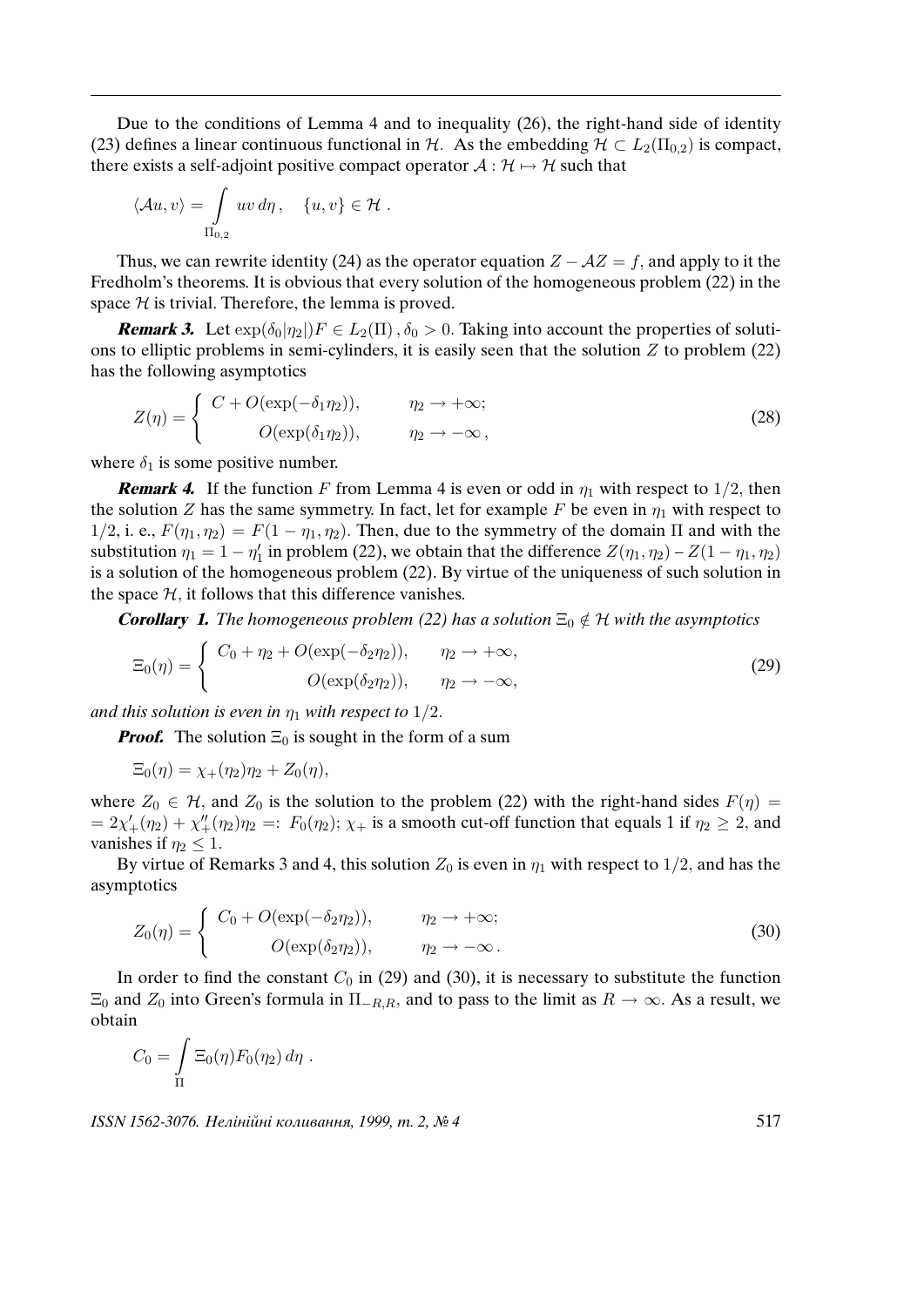**Remark 5.** The solutions  $Z_0$  and  $\Xi_0$  have singularities in the points  $\eta_1 = (1 \pm h)/2$  (see [15]). Nevertheless, taking into account the order of these singularities, we can apply to  $Z_0$  and  $\Xi_0$  Green's formula.

**Remark 6.** By analogy, we can show that the constant  $C$  in (28) equals

$$
C = \int_{\Pi} \Xi_0(\eta) F(\eta) d\eta.
$$

**4. Asymptotic estimates in the case**  $0 \leq \alpha <$  **2. Asymptotic approximations.** Let  $\mu_n$  and  $v_n^+$ be an eigenvalue and eigenfunction of problem (12). Define the function  $\tilde{v}_n$  by formula (11), and construct the approximation

$$
U_n(\varepsilon, x) = \widetilde{v}_n(x) + \varepsilon \chi_0(x_2) \partial_2 v_n^+(x_1, 0) \widetilde{\Xi}_0(x/\varepsilon), \qquad x \in \Omega_{\varepsilon}, \tag{31}
$$

where  $\chi_0(x_2) = \chi(2x_2/r_0)$ ,  $r_0 = \min(\gamma_0, 1)$ , the function  $\chi$  is defined by (27);

$$
\widetilde{\Xi}_0(\eta) = \begin{cases} \ \Xi_0(\eta) - \eta_2 \ , & \eta \in \Pi^+; \\ \ \Xi_0(\eta) \ , & \eta \in \Pi^-, \end{cases}
$$

and  $\Xi_0$  is the solution to the homogeneous problem (22) with asymptotic (29).

It is easily seen that  $U_n(\varepsilon, \cdot) \in H_\varepsilon$ , and due to characteristics of  $\Xi_0$ , the function  $U_n(\varepsilon, \cdot)$ satisfy the boundary conditions of problem (1). Substituting  $\{U_n(\varepsilon, \cdot), \mu_n\}$  into problem (1) in place of  $\{u(\varepsilon, \cdot), \lambda(\varepsilon)\}\)$ , we find that for any  $\psi \in H_{\varepsilon}$ 

$$
\int_{\Omega_{\varepsilon}} (\nabla U_n \cdot \nabla \psi - \mu_n \rho_1 U_n \psi) dx = \Phi_{\varepsilon}(\psi),
$$
\n(32)

where

$$
\Phi_{\varepsilon}(\psi) = -\varepsilon \mu_n \int_{\Omega_{\varepsilon}} \rho_1(\varepsilon, x) \chi_0(x_2) \partial_2 v_n^+(x_1, 0) \widetilde{\Xi}_0(x/\varepsilon) \psi(x) dx +
$$
  
\n
$$
+ \varepsilon \int_{\Omega_{\varepsilon}} \chi'_0(x_2) \partial_2 v_n^+(x_1, 0) \left( \widetilde{\Xi}_0(x/\varepsilon) \partial_2 \psi(x) - \varepsilon^{-1} \partial_{\eta_2} (\widetilde{\Xi}_0)(x/\varepsilon) \psi(x) \right) dx +
$$
  
\n
$$
+ \varepsilon \int_{\Omega_{\varepsilon}} \chi_0(x_2) \partial_{12}^2 v_n^+(x_1, 0) \left( \widetilde{\Xi}_0(x/\varepsilon) \partial_1 \psi(x) - \varepsilon^{-1} \partial_{\eta_1} (\widetilde{\Xi}_0)(x/\varepsilon) \psi(x) \right) dx.
$$
 (33)

In order to estimate the terms in (33), we use the following lemma.

**Lemma 5.** Assume that Z is a function, 1-periodic in  $\eta_1$ , belonging to the space  $L_2(\Pi)$  and exponentially decreasing at infinity, i.e., there exist positive constants  $C_0$ ,  $R_0$ ,  $\beta_0$  such that  $|Z(\eta)| \leq$  $C_0 \exp(-\beta_0|\eta_2|)$  if  $|\eta_2| \ge R_0$ . Then for any  $\delta > 0$  there exist positive constants  $C_1, \varepsilon_0$  such that for all  $\varepsilon \in (0, \varepsilon_0)$  the following inequality is valid:

$$
\left| \int\limits_{\Omega_{\varepsilon}} Z(x/\varepsilon) \psi(x) \, dx \right| \leq C_1 \varepsilon^{1-\delta} \| \psi \|_{\varepsilon}, \qquad \psi \in H_{\varepsilon}.
$$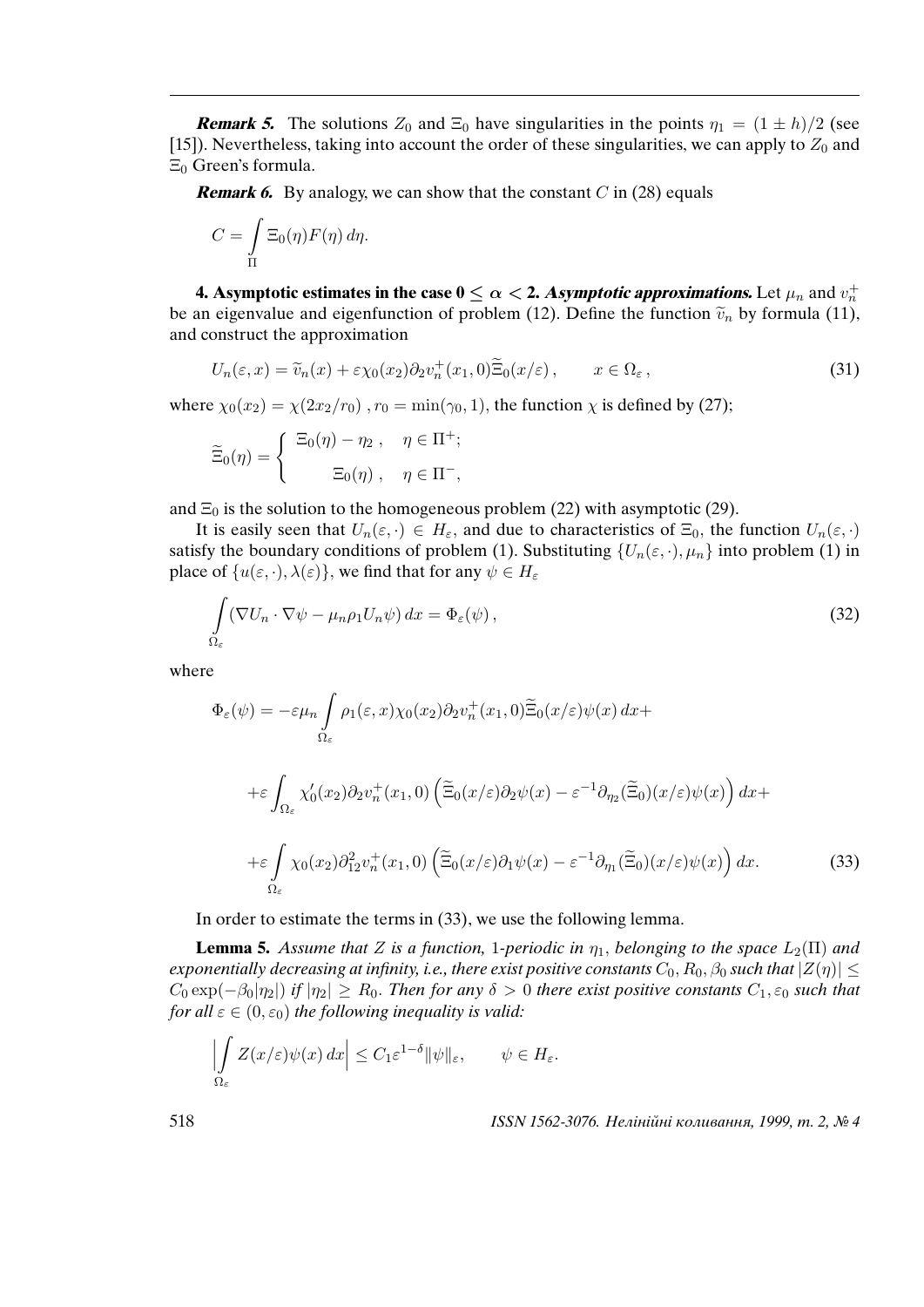**Proof.** Set  $B_{\varepsilon,\delta} = \Omega_{\varepsilon} \cap (0, a) \times (-\varepsilon^{1-2\delta}, \varepsilon^{1-2\delta}), \quad \delta > 0$ . Then

$$
\left|\int\limits_{\Omega_{\varepsilon}} Z(x/\varepsilon)\psi(x)\,dx\right| \leq \left|\int\limits_{B_{\varepsilon,\delta}} Z(x/\varepsilon)\psi(x)\,dx\right| + \left|\int\limits_{\Omega_{\varepsilon}\setminus B_{\varepsilon,\delta}} Z(x/\varepsilon)\psi(x)\,dx\right|.
$$

The properties of the function  $Z$  lead us to the conclusion that the second summand in this inequality decreases exponentially as  $\varepsilon \to 0$ . With the help of Lemma 1.5 [5], we estimate the first summand:

$$
\left|\int\limits_{B_{\varepsilon,\delta}} Z(x/\varepsilon)\psi(x)\,dx\right| \leq \left(\int\limits_{B_{\varepsilon,\delta}} Z^2(x/\varepsilon)\,dx\right)^{1/2} \|\psi\|_{L_2(B_{\varepsilon,\delta})} \leq c\varepsilon^{1-\delta} \|Z\|_{L_2(\Pi)} \|\psi\|_{\varepsilon}.
$$

The lemma is proved.

Using (29) and Lemma 5, we deduce that

 $|\Phi_{\varepsilon}(\psi)| \le c(\delta) \varepsilon^{1-\delta} ||\psi||_{\varepsilon} \quad \text{for any} \quad \delta > 0.$  (34)

**Remark 7.** The constant  $c(\delta)$  in inequality (34) depends on the quantities  $\max_{x_1 \in [0,a]} |\partial_{i2}^{i+1} v_n^+(x_1,0)|$ ,  $i = 0,1$ . Applying the even extension, with respect to the line  $x_1 = 0$  and  $x_1 = a$ , to problem (12), we establish that the function  $v_n^+$  and its derivatives have no singularities at the points  $(0, 0)$  and  $(0, a)$ . Then, by virtue of classical results on the smoothness of solutions to boundary value problems, the quantities mentioned above are bounded.

Thus, the right-hand side of integral equality (32) is a linear bounded functional on the space  $H_{\varepsilon}$ , and its norm is bounded by  $c(\delta) \varepsilon^{1-\delta}$ ,  $\delta > 0$ . On the basis of the definition of the operator  $A_{\varepsilon}^{(1)}$  (see (9)) and the Riesz theorem, we get from (32) the inequality

$$
||U_n(\varepsilon, \cdot) - \mu_n A_\varepsilon^{(1)} U_n(\varepsilon, \cdot)||_{\varepsilon} \le c(\delta) \varepsilon^{1-\delta} , \quad \delta > 0 ,
$$
\n(35)

which, by virtue of the first part of Lemma 12 [16], partially justifies the constructed asymptotics for the solutions of problem (1) :

$$
\min_{k \in \mathbf{N}} |\mu_n^{-1} - \lambda_k^{-1}(\varepsilon)| \le ||U_n||_{\varepsilon}^{-1} ||A_{\varepsilon}^{(1)} U_n - \mu_n^{-1} U_n||_{\varepsilon} = O(\varepsilon^{1-\delta}). \tag{36}
$$

**Convergence theorem and asymptotic estimates.** To prove the convergence theorem, first we observe that there exists an extension operator

$$
\mathbf{P}_{\varepsilon}: H_{\varepsilon} \mapsto H^{1}(\Omega, \Gamma_{-1}) \text{ such that } \int_{\Omega} |\nabla \mathbf{P}_{\varepsilon} u|^{2} dx \le c \|u\|_{\varepsilon}, \quad u \in H_{\varepsilon}. \tag{37}
$$

Here  $\Omega$  is the interior of the union  $\overline{\Omega}_0 \cup \overline{D}$ ;  $D = (0, a) \times (-1, 0)$ ;  $\Gamma_{-1} = \{x : 0 < x_1 < a,$  $x_2 = -1$ }; and functions that belong to the subspace  $H^1(\Omega, \Gamma_{-1})$  of  $H^1(\Omega)$  vanish on  $\Gamma_{-1}$ .

We construct this operator in the following way. At first a function  $u \in H_{\varepsilon}$  is prolonged by zero on the set  $\Omega_{\varepsilon} \cup D_{\varepsilon}$ , where  $D_{\beta} = [0, a] \times [-1, -\beta]$ . Further extension of u to  $\Omega$  is performed similarly as for perforated domains [5].

**Theorem 1.** Let  $\{\lambda_n(\varepsilon) : n \in \mathbb{N}\}\$  and  $\{0 \leq \mu_1 \leq \mu_2 \leq \ldots \leq \mu_n \ldots\}$  be the ordered sequences sequences of eigenvalues of problems (1) and (12) respectively; let  $\{u_n(\varepsilon, \cdot): n \in \mathbb{N}\}\$ be the corresponding sequence of eigenfunctions satisfying condition (3). Then for any  $n \in \mathbb{N}$ 

$$
\lambda_n(\varepsilon) \to \mu_n \quad \text{as} \quad \varepsilon \to 0 \; ;
$$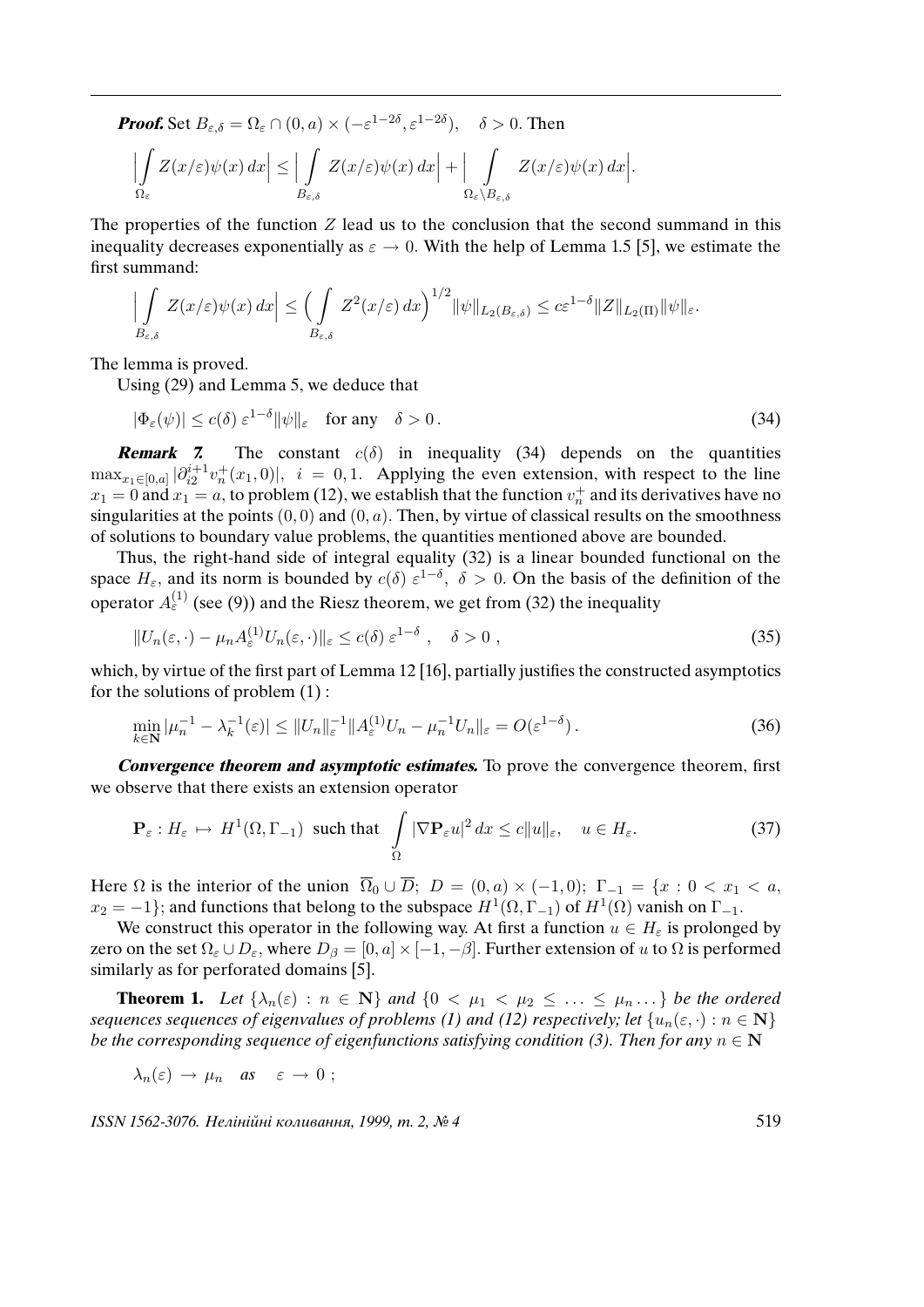there is a subsequence of  $\{\varepsilon\}$  (still denoted by  $\{\varepsilon\}$ ) such that

$$
\mathbf{P}_{\varepsilon} u_n(\varepsilon,\cdot) \to \widetilde{\varphi}_n \quad weakly \text{ in } H^1(\Omega,\Gamma_{-1}) \quad \text{as } \quad \varepsilon \to 0 ,
$$

where  $\widetilde{\varphi}_n(x) = \varphi_n^+(x)$  if  $x \in \Omega_0$ , and  $\widetilde{\varphi}_n(x) = 0$  if  $x \in D$ ;  $\{\varphi_n^+\}$  are eigenfunctions of problem (12) that are orthonormal in the space  $L_2(\Omega_0)$ (12) that are orthonormal in the space  $L_2(\Omega_0)$ .

**Proof.** Bearing in mind the boundedness of  $\lambda_n(\varepsilon)$  in  $\varepsilon$  for fixed n (see (13), (14)), and the inequalities (15) and (37), with the help of the diagonal process, one can choose a subsequence of  $\{\varepsilon\}$  ( still denoted by  $\{\varepsilon\}$ ) such that  $\lambda_n(\varepsilon) \to \mu_n^*$  $n_n^*$ , and  $\mathbf{P}_{\varepsilon} u_n(\varepsilon, \cdot) \rightarrow$  $\Rightarrow \tilde{\varphi}_n$  weakly in  $H^1(\Omega, \Gamma_{-1})$  as  $\varepsilon \to 0$ . From inequality (14), it follows that  $0 < \mu_1^* \le \mu_2^* \le$  $\leq \ldots \leq \mu_n^* \leq \ldots$ 

According to the Remark 2, we have that

$$
\delta_{n,m}=(u_n,u_m)_{\Omega_0}+\varepsilon^{-\alpha}(u_n,u_m)_{G_{\varepsilon}}\ \to\ (\varphi_n^+,\varphi_m^+)_{\Omega_0}\quad\text{as}\quad \varepsilon\ \to\ 0\,,
$$

whence  $\varphi_n^+ \neq 0$ .

Write the integral identity (8) for the eigenfunction  $u_n(\varepsilon, \cdot)$  with a test function  $v \in H^1(\Omega_0)$ that is equal to 0 on the interval [0, a] and on the set  $G_{\varepsilon}$ , and pass to the limit as  $\varepsilon \to 0$ . We get

$$
\int_{\Omega_0} \nabla \varphi_n^+(x) \cdot \nabla v(x) \, dx = \mu_n^* \int_{\Omega_0} \varphi_n^+(x) v(x) \, dx.
$$

This means that  $\mu_n^*$  $_n^*$  is an eigenvalue of problem (12), and  $\varphi_n^+$  is the corresponding eigenfunction. Now we write (8) with the following test function

$$
v(x) = \begin{cases} 0, & x \in \Omega_0; \\ u_n(\varepsilon, x)\psi(x), & x \in G_\varepsilon, \end{cases}
$$

where  $\psi \in C^{\infty}(\overline{D})$ ;  $\psi(x) > 0$  if  $x \in [0, a] \times [-1, 0)$  and  $\psi(x_1, 0) = 0$ ,  $x_1 \in [0, a]$ . We obtain that

$$
\int_{G_{\varepsilon}} \psi |\nabla u_n|^2 \, dx = -\int_{G_{\varepsilon}} u_n \nabla u_n \cdot \nabla \psi \, dx + \lambda_n(\varepsilon) \varepsilon^{-\alpha} \int_{G_{\varepsilon}} \psi u_n^2 \, dx. \tag{38}
$$

Fixing some  $\beta > 0$  and taking into account (7), (13), (15), we deduce from (38)

$$
0 < c_{\beta} \int\limits_{D_{\beta}} |\nabla \mathbf{P}_{\varepsilon} u_n|^2 dx = c_{\beta} \int\limits_{G_{\varepsilon} \cap \{x: \ x_2 < -\beta\}} |\nabla u_n|^2 dx \leq C_{\beta} (\varepsilon + \varepsilon^{2-\alpha}) \|u_n\|_{\varepsilon}^2,
$$

if  $\varepsilon$  is small enough. Since  $P_{\varepsilon} u_n \to 0$  in  $H^1(D_\beta, \Gamma_{-1})$  as  $\varepsilon \to 0$  and  $\beta$  is arbitrary positive number,  $\widetilde{\varphi}_n = 0$  in *D*.

In order to complete the proof, it remains to show that

$$
\mu_n^* = \mu_n, \quad n \in \mathbf{N} \,. \tag{39}
$$

Let  $\mu_k = \mu_{k+1} = \ldots = \mu_{k+q-1}$  be an eigenvalue of multiplicity q. Let us show that there exist exactly q eigenvalues of problem (1) with regard to multiplicity which tend to  $\mu_k$  as  $\varepsilon \to 0$ . This will mean that relations (39) are true.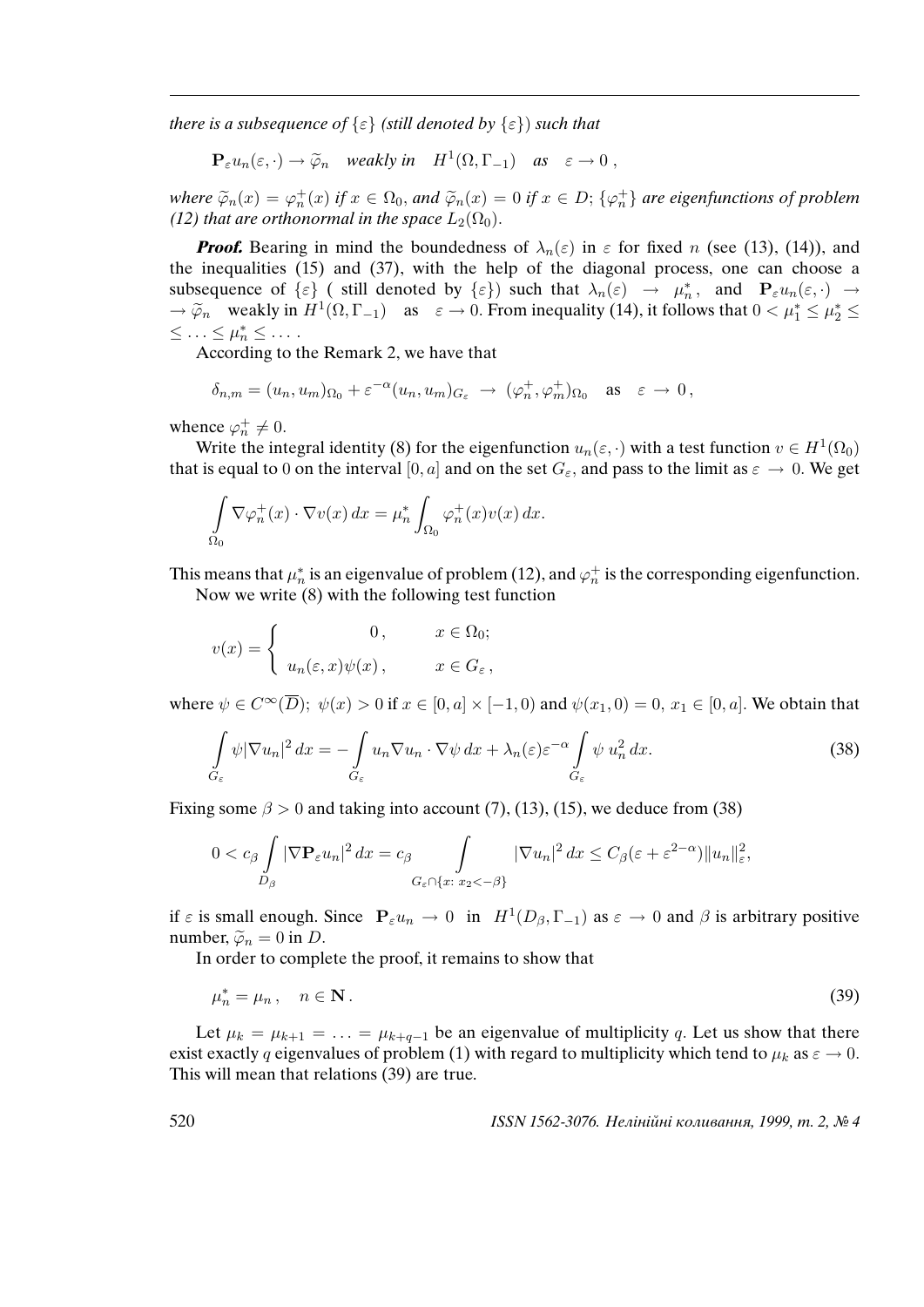Assume that there exist r eigenvalues  $\{\lambda_{n_i}(\varepsilon) : i = 1, \dots, r\}$  of problem (1) which tend to  $\mu_k$  and  $r > q$ . By the preceding arguments, we have for the corresponding eigenfunctions that  $u_{n_i}(\varepsilon, \cdot) \to \varphi_{n_i}^+$  weakly in  $H^1(\Omega_0)$  as  $\varepsilon \to 0$ , where  $\{\varphi_{n_i}^+ : i = 1, ..., r\}$  are orthonormal in  $L_2(\Omega_0)$  eigenfunctions of problem (12). Thus, the eigenvalue  $\mu_k$  has multiplicity r, but it is a contradiction.

Now, let r be less then q and let  $v_{k}^+$  $k_{i}^{+}$ ,  $i = 0, 1, \dots, q - 1$  be eigenfunctions of problem (12) that correspond to the eigenvalue  $\mu_k$ . With the help of these eigenfunctions, we construct the approximations  $U_{k+i}$ ,  $i = 0, 1, ..., q - 1$ , by formula (31), and arrive at inequality (35). Applying the second part of Lemma 12 [16] to this inequality, we conclude that there exists a linear combination of the eigenfunctions  $u_{n_1}, \ldots, u_{n_r}$  of problem (1)

$$
R_{\varepsilon}^{(i)} = \sum_{j=1}^r d_{ij}(\varepsilon) u_{n_j}(\varepsilon, \cdot), \quad 0 < c_1 \le \sum_{j=1}^r d_{ij}^2(\varepsilon) \le c_2, \quad r < q,
$$

such that  $||v_{k+i}^+ - R_{\varepsilon}^{(i)}$ ;  $L_2(\Omega_0)|| \le c_i \varepsilon^{1-\delta}$ ,  $i = 1, \ldots, q$ . Passing to the limit in these inequalities over a suitable subsequence of  $\{\varepsilon\}$ , we get

$$
v_{k+i}^+(x) = \sum_{j=1}^r d_{ij}^* \varphi_{n_j}^+(x), \quad x \in \Omega, \quad 0 < c_1 \le \sum_{j=1}^r (d_{ij}^*)^2 \le c_2, \quad i = 0, 1, \dots, q-1.
$$

But this contradicts to the linear independence of the functions  $v_k^+$  $v_k^+, \ldots, v_{k+q-1}^+$ .

Since the above reasoning holds for any subsequence of  $\{\varepsilon\}$  chosen at the beginning of the proof, we have  $\lambda_n(\varepsilon) \to \mu_n$  as  $\varepsilon \to 0$ . The theorem is proved.

The above theorem allows us to obtain asymptotic estimates for the eigenvalues and eigenfunctions immediately from (36) and Lemma 12 [16].

**Theorem 2.** For any  $\delta > 0$ ,  $n \in \mathbb{N}$ , and  $\varepsilon$  small enough, we have

.

$$
|\lambda_n(\varepsilon) - \mu_n| \leq c_1(n,\delta) \varepsilon^{1-\delta}
$$

**Theorem 3.** Assume that  $\mu_n = \mu_{n+1} = \ldots = \mu_{n+q}$  is an eigenvalue of problem (12) with multiplicity q, and that  $v_n^+,\ldots,v_{n+q-1}^+$  are the corresponding eigenfunctions. Then there exist constants  $\varepsilon_0$ ,  $c_2(n, \delta)$ , and  $\{d_{ik}\}\$  such that for  $\varepsilon \in (0, \varepsilon_0)$  the following inequalities hold :

$$
\left\|U_{n+i}(\varepsilon,\cdot)-\sum_{k=0}^{q-1}d_{ik} u_{n+k}(\varepsilon,\cdot)\right\|_{\varepsilon} \leq c_2(n,\delta)\,\varepsilon^{1-\delta}, \qquad i=0,1,\ldots,q-1,
$$

where  $\{U_{n+i} : i = 0, 1, \ldots, q-1\}$  are defined by (31).

It follows from Theorem 3, Lemma 1, and Lemma 5 the following corollary.

**Corollary 2.** Let  $\mu_n$  be a simple eigenvalue of problem (12). Then

$$
\| ||U_n||_{\varepsilon}^{-1} U_n(\varepsilon, \cdot) - \lambda_n^{-1/2}(\varepsilon) u_n(\varepsilon, \cdot) \Big\|_{H^1(\Omega_0)} \le c_2(n, \delta) \varepsilon^{1-\delta},
$$
  

$$
\int_{G_{\varepsilon}} |\nabla u_n(\varepsilon, \cdot)|^2 dx \le c_3(n, \delta) \varepsilon^{1-\delta}, \quad \delta > 0.
$$